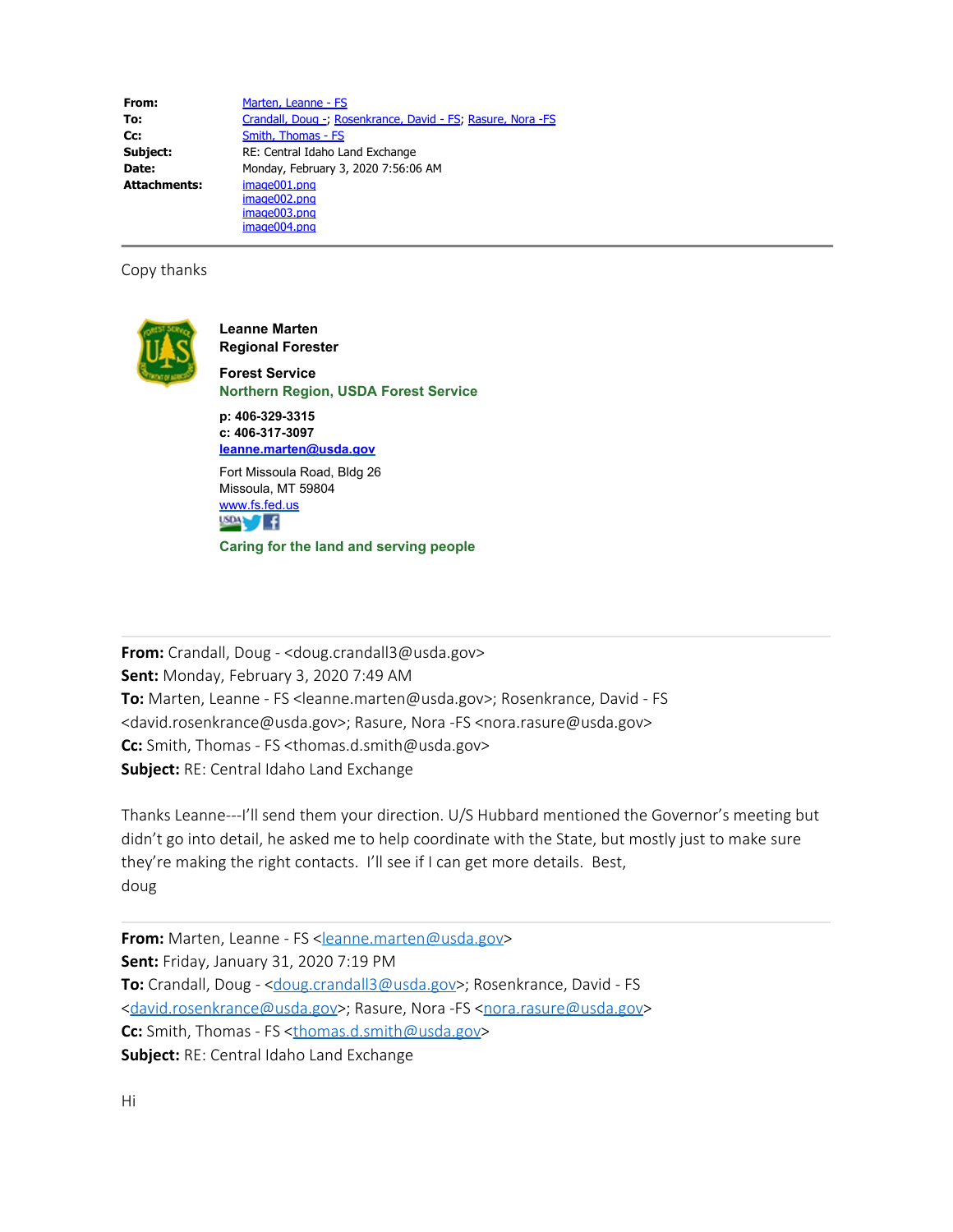I would be the contact for here in the Region, to start out. Not sure about the WO. We are always open to have conversations and visit with the State.

I am not aware of the meeting between Under Secretary Hubbard and the Governor. Perhaps you can help me out there?

Curious what has changed recently? I have not heard anything in quite some time, probably since we briefed the U/S while he was in Idaho in December 2018. The article I included below summarizes nicely what has been occurring and the approach by the State, but I do not know what, if anything, on this is still occurring. David Groeschle's last day with IDL is February  $7<sup>th</sup>$  (he took a job with Hancock Timber Company).

Anything you can find out would be of help.

Thanks

[https://www.spokesman.com/stories/2018/apr/14/state-eyes-revival-of-lochsa-land-exchange/](https://gcc02.safelinks.protection.outlook.com/?url=https%3A%2F%2Fwww.spokesman.com%2Fstories%2F2018%2Fapr%2F14%2Fstate-eyes-revival-of-lochsa-land-exchange%2F&data=02%7C01%7C%7C3d6726984d0f4de4b7cd08d7a8b82758%7Ced5b36e701ee4ebc867ee03cfa0d4697%7C0%7C0%7C637163381192352729&sdata=UWMDLTL5fhFkk%2FWJwf0wdmUflU33pa9cBtk8lh%2Bp5yo%3D&reserved=0)

## **State eyes revival of Lochsa land exchange**

## By Eric Barker Lewiston Tribune

The Idaho Department of Lands may retool a failed land exchange that could bring private timber holdings in the upper Lochsa River basin into federal ownership and see other property switch from federal to state hands.

The state agency is quietly assessing the public appetite for such a trade while also attempting to create distance between its idea and the unpopular Upper Lochsa Land Exchange proposal that collapsed in 2016.

"This is not the old Lochsa land exchange," said David Groeschl, acting director of the Idaho Department of Lands.

The version that fizzled two years ago would have swapped about 39,000 acres of private land owned by Western Pacific Timber for Forest Service land of similar value. The private land is intermixed in a checkerboard fashion with land managed by the Nez Perce-Clearwater National Forest. Officials from the federal agency have long coveted the land because of its important fish and wildlife habitat, its history with the Lewis and Clark expedition and because owning it would simplify management of adjacent public land.

The idea proved wildly unpopular, however, with both the public, many of whom feared they would lose access to the federal land that would become private, and Idaho County commissioners, who said they could not afford to lose any more of their property tax base.

Groeschl thinks the state's involvement may change minds. In his version, the state would purchase the private land and simultaneously trade the property to the U.S. Forest Service for timberland of equal value. The state agency would increase its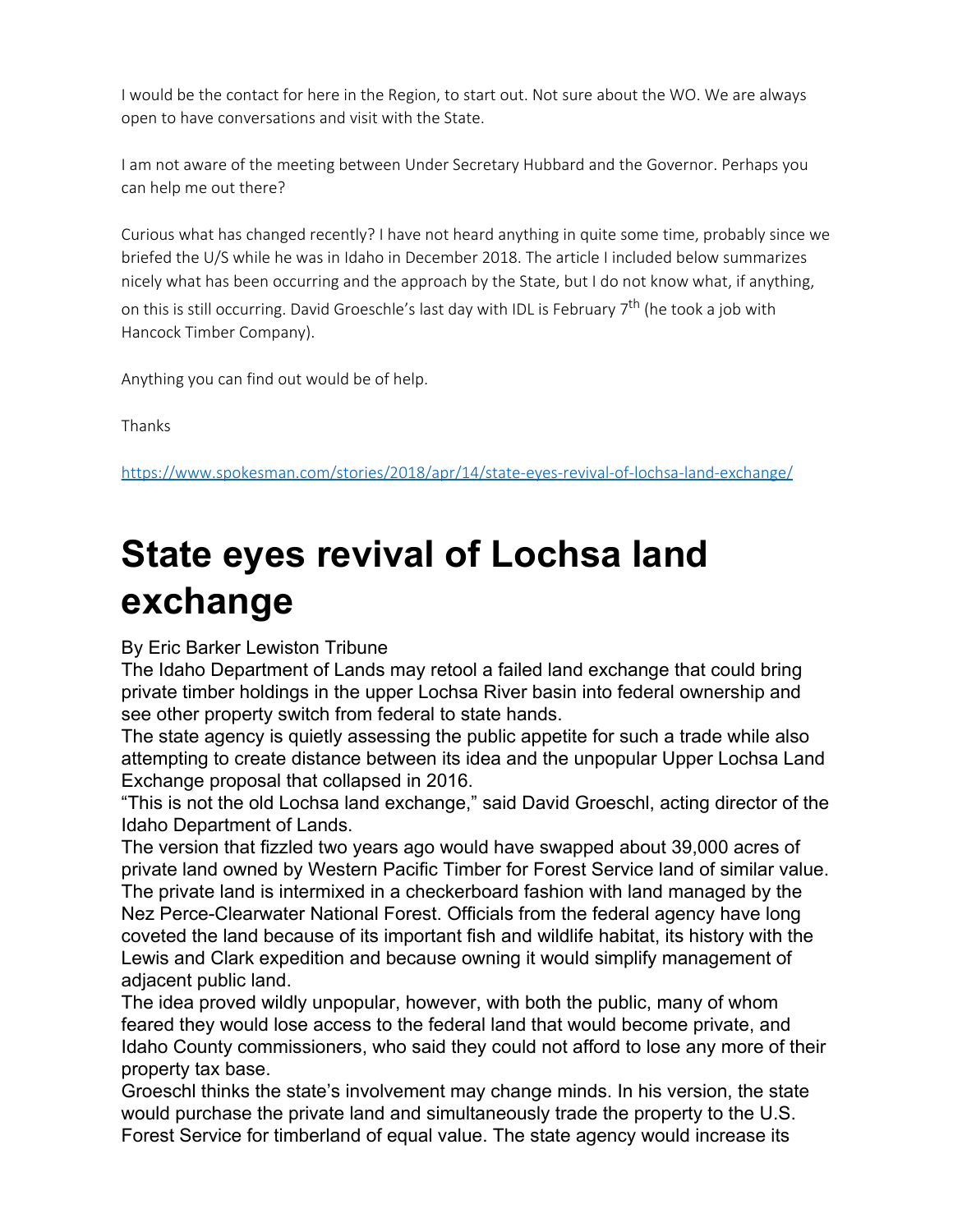endowment holdings, the Forest Service would get the Lochsa land and Western Pacific Timber would get cash.

The federal land that would be traded to the state would remain public and open to recreation such as hunting, berry picking and hiking. Groeschl said state law forbids the agency from selling its timber holdings.

"They would be managed in perpetuity to support the endowment, and they would remain open for recreational use," he said. "That is where I think it's different from when the original exchange was being contemplated."

He called the proposal nothing more than a concept that the agency is sharing with stakeholders to determine if there is enough interest to move forward. Groeschl plans to arrange meetings in the coming weeks with Idaho County commissioners and the Nez Perce Tribe. He already has met with officials from Western Pacific.

"We have asked for them to stay in the background," he said. "It's about the Idaho Department of Lands and our desire to look at reinvestment – and really can we facilitate something that would be helpful to everyone?"

The agency has funding available in its "land bank fund" from the recent sale of cottage sites around Priest and Payette lakes and the sale of commercial property. Groeschl enlisted Sandra Mitchell of the Idaho Recreation Council to float the idea with motorized outdoor groups to gauge their interest, and Will Whelan of the Nature Conservancy to do the same with conservation groups.

He wants to see if there is enough support to invest the considerable time and energy it would require to pull off the trade. Any land swap would have to go through the U.S. Forest Service process that includes environmental assessment of the land involved, an appraisal of all parcels changing hands and a public involvement process. It may also require some enabling legislation, he said.

"If there is enough public interest by all parties – recreation groups, conservation groups, county commissioners – to explore it, we would have more dialogue. If the initial sense is 'No, we are not interested,' we would say, 'That is fine, we are not going to pursue it.' "

The opposition from the earlier failed effort may prove difficult to overcome. Fear over loss of access may linger despite the fact that land transferred to the state would remain public. The proposal still doesn't solve Idaho County's concerns over the erosion of its property tax base.

Gary Macfarlane, ecosystem defense director of the Friends of the Clearwater at Moscow, called the idea a "nonstarter." He said the state might not be able to sell the land but could dispose of it in a future land exchange.

"There is no guarantee it's going to stay public," he said.

Idaho County Commissioner Skip Brandt said the new concept doesn't look that much different to him. It still includes nearly 40,000 acres of private land in the county coming off the tax rolls. A new deal would have to include a long-term replacement for the lost tax revenue. He suggested state legislation that would divert a portion of revenue from timber sales on the newly acquired endowment land in the county to schools and road departments there.

"I believe that would have to be some component of it. Otherwise Idaho County just loses," he said.

The last version of the trade, which evolved over several years, included land solely within Idaho County. Groeschl said if the proposal gains enough support for his agency to move forward, it would start by looking at the federal acres the Forest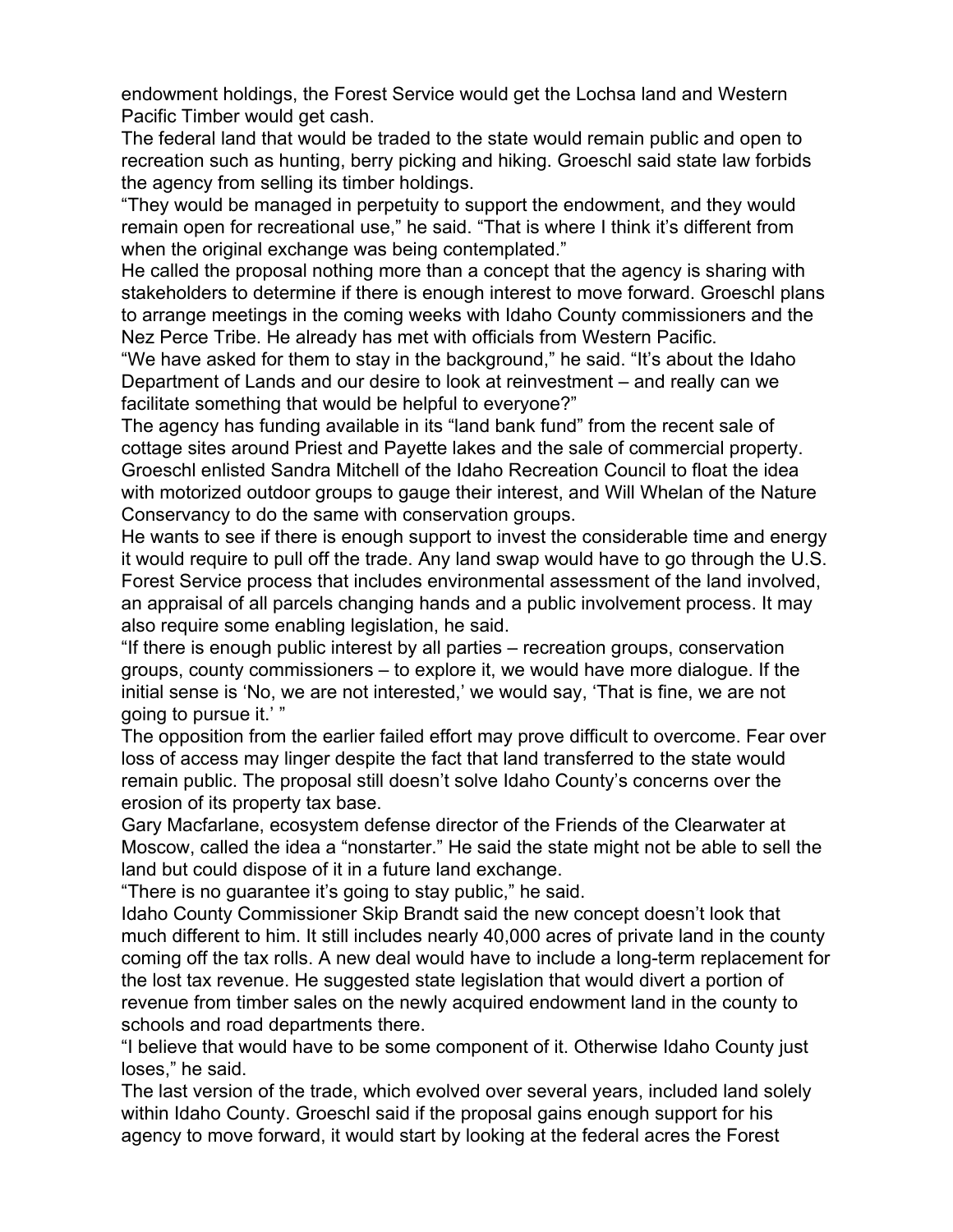Service identified as trade candidates several years ago and determine which might fit with its mission. That list also included land in Latah, Clearwater and Benewah counties. He said the trade might also include other land not originally considered, such as federal parcels landlocked within state holdings.



**Leanne Marten Regional Forester Forest Service Northern Region, USDA Forest Service**

**p: 406-329-3315 c: 406-317-3097 [leanne.marten@usda.gov](mailto:leanne.marten@usda.gov)**

Fort Missoula Road, Bldg 26 Missoula, MT 59804 [www.fs.fed.us](https://gcc02.safelinks.protection.outlook.com/?url=http%3A%2F%2Fwww.fs.fed.us%2F&data=02%7C01%7C%7C3d6726984d0f4de4b7cd08d7a8b82758%7Ced5b36e701ee4ebc867ee03cfa0d4697%7C0%7C0%7C637163381192362677&sdata=iNCX6ZY5TzWE2jCbVkoSbC1g1ZIcC4%2FMm%2BHpO5pCjwg%3D&reserved=0)  $USDA$   $f$ 

**Caring for the land and serving people**

**From:** Crandall, Doug - < doug.crandall3@usda.gov> **Sent:** Friday, January 31, 2020 3:40 PM **To:** Rosenkrance, David - FS <[david.rosenkrance@usda.gov](mailto:david.rosenkrance@usda.gov)>; Marten, Leanne - FS [<leanne.marten@usda.gov](mailto:leanne.marten@usda.gov)>; Rasure, Nora -FS [<nora.rasure@usda.gov](mailto:nora.rasure@usda.gov)> **Subject:** FW: Central Idaho Land Exchange

Well, that was fast. I'm obviously not the point of contact---who would you recommend? I probably need somebody from the WO and one of you?

**From:** Nate Fisher [<Nate.Fisher@gov.idaho.gov](mailto:Nate.Fisher@gov.idaho.gov)> **Sent:** Friday, January 31, 2020 5:32 PM **To:** Crandall, Doug - <[doug.crandall3@usda.gov](mailto:doug.crandall3@usda.gov)> **Cc:** Brian Wonderlich < Brian. Wonderlich@gov.idaho.gov> **Subject:** Central Idaho Land Exchange

Mr. Crandall,

My name is Nate Fisher and I work for Governor Little in Idaho on various natural resource issues. I